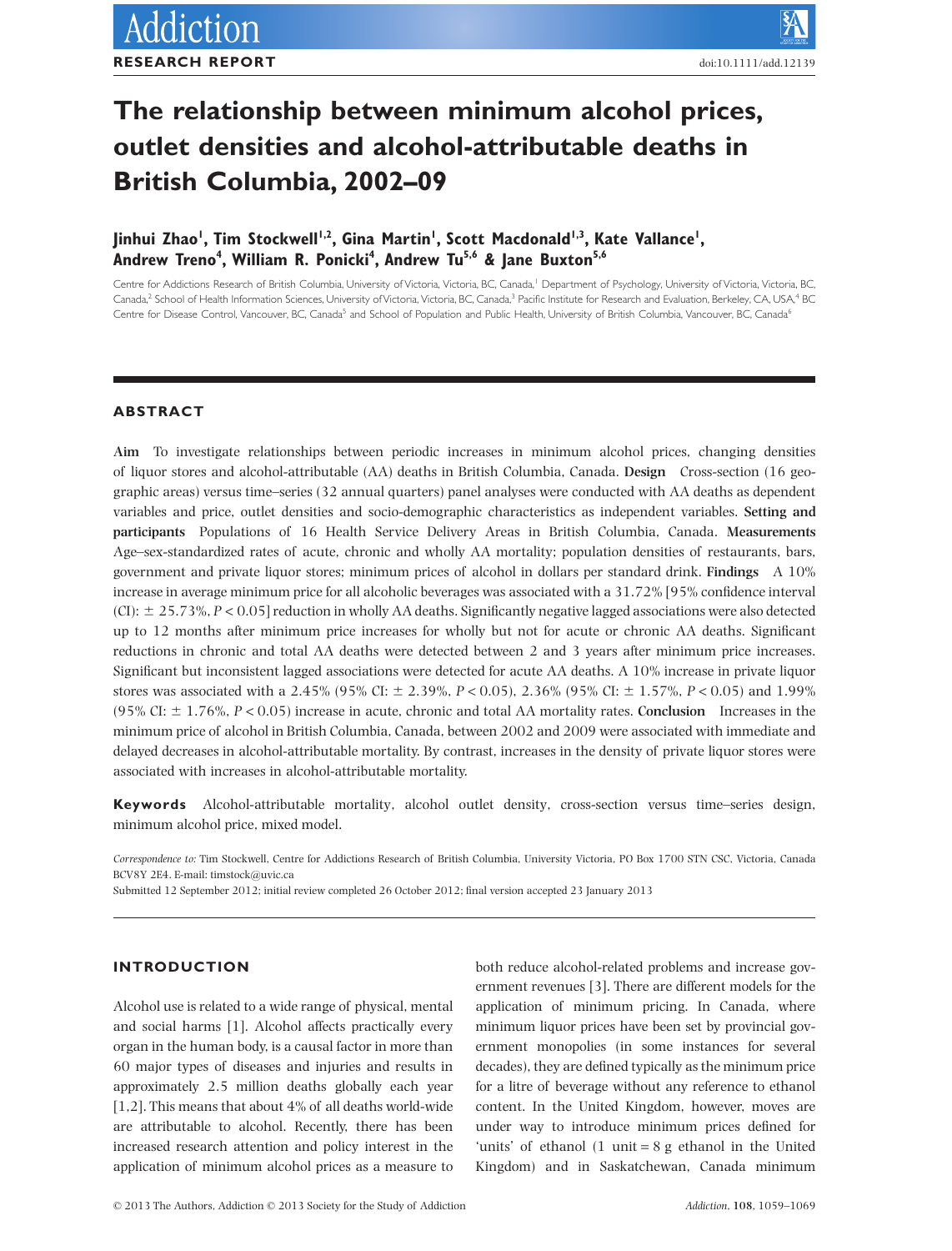prices were overhauled recently to reflect more clearly the ethanol content of the drinks to which they were applied [4].

Two recent studies conducted in British Columbia (BC) and Saskatchewan have shown significant reductions in alcohol consumption following the introduction of increased minimum prices [5,6]. These effects were demonstrated despite a relatively small number of products being affected by minimum price increases. In BC this was approximately 24% of spirit products [5], and in Saskatchewan 11% of all products on the market [6]. However, to date, no empirical studies have been conducted which investigate associations between minimum price increases and alcohol-attributable (AA) mortality. The present study will utilize data uniquely available in BC for the years 2002–09 to explore associations between changes to minimum alcohol prices and rates of acute, chronic and wholly AA mortality.

One complication of using BC as a case study for this particular time-period is another important alcohol policy that was being implemented progressively between 2002 and 2009: the partial privatization of alcohol retail sales resulting in a substantial expansion of private liquor stores [7,8]. This marked increase in density of private liquor stores was associated with an increase in total alcohol-related mortality [8]. It was therefore important to control for changes in alcohol outlet density in the present study in order to estimate the unique associations between minimum alcohol prices and AA mortality.

# **METHODS**

#### **Study design**

A cross-section versus time–series panel study [9] was designed to investigate the impacts of alcohol outlet densities and periodic increases to minimum prices of different beverages on AA mortality, while adjusting for confounding effects of trend, season, socio-economic and demographic characteristics (age and sex, family income, percentage of aboriginal population, percentage of visible minorities, percentage of population without secondary school completion and population density), regional differences and temporal autocorrelation. The data were collated from 16 geographic regions defining Health Service Delivery Areas (HSDAs) for 32 annual quarters from 1 January 2002 to 31 December 2009.

#### **Data sources**

#### *Data on AA deaths*

AA deaths were estimated based on populationattributable fractions (PAFs) for alcohol and the number of deaths for each of the disease or injury categories [1]. PAFs are the proportional reduction in population mortality that would occur if exposure to a risk factor such as alcohol use was eliminated or reduced. They are calculated based on estimated population exposure to alcohol and established risk relations between consumption and different disease categories. Mortality data used in this study were received from the BC Statistics Agency by types of death, HSDA, quarter and year. Ethics approval was obtained from the University of British Columbia Behavioural Research Ethics board (H06-04043). These data are held securely at the BC Centre for Disease Control. The underlying cause of death code (UCOD) was used in the computation of AA mortality and the approach of computing AA fractions can be seen elsewhere [10,11]. An attributable fraction was applied in computing the number of acute and chronic AA deaths. The acute AA conditions include unintentional and intentional injuries while chronic AA conditions comprise all other causes of death (see Table 1). The wholly AA conditions include alcoholic psychoses, alcohol dependence, alcohol abuse, alcoholic cardiomyopathy, alcoholic gastritis, chronic pancreatitis (alcoholinduced), fetal alcohol syndrome, excess alcohol blood level, accidental poisoning and exposure to alcohol and intentional self-poisoning by and exposure to alcohol. The conditions in the wholly AA category are also included in the categories of acute and chronic AA conditions. They are of special interest because they do not depend on the population-attributable fraction methodology, which may introduce unknown biases. Quarterly acute, chronic, wholly and total AA age–sexstandardized mortality rates per 100 000 population by calendar year were computed using the 2001 BC population as the standard population for each HSDA [12] for use as the dependent variables in the cross-sectional time–series models.

#### *Minimum prices for alcohol sales*

Rates of minimum prices for specific beverage types and dates when they were changed were obtained from the Liquor Distribution Branch (LDB) of the BC Ministry of Public Safety and Solicitor General (see: [http://onlinelibrary.wiley.com/doi/10.1111/j.1360-](http://onlinelibrary.wiley.com/doi/10.1111/j.1360-0443.2011.03763.x/suppinfo)

[0443.2011.03763.x/suppinfo\)](http://onlinelibrary.wiley.com/doi/10.1111/j.1360-0443.2011.03763.x/suppinfo) [5]. During the study period, the minimum price for spirits increased from \$25.91 to \$27 per litre of spirits beverage in August 2004, to \$28.33 in September 2006, to \$29.33 in January 2008 and to \$30.66 in April 2009. The minimum price for packaged and draft beers increased to \$3.47 and \$2.18 per litre, respectively, in May 2006, to \$3.54 and to \$2.22 in January 2008 from \$3.00 and \$2.05 prior to May 2006. The minimum prices of other beverages (liqueurs, coolers and wines) remained unchanged during the study period. The average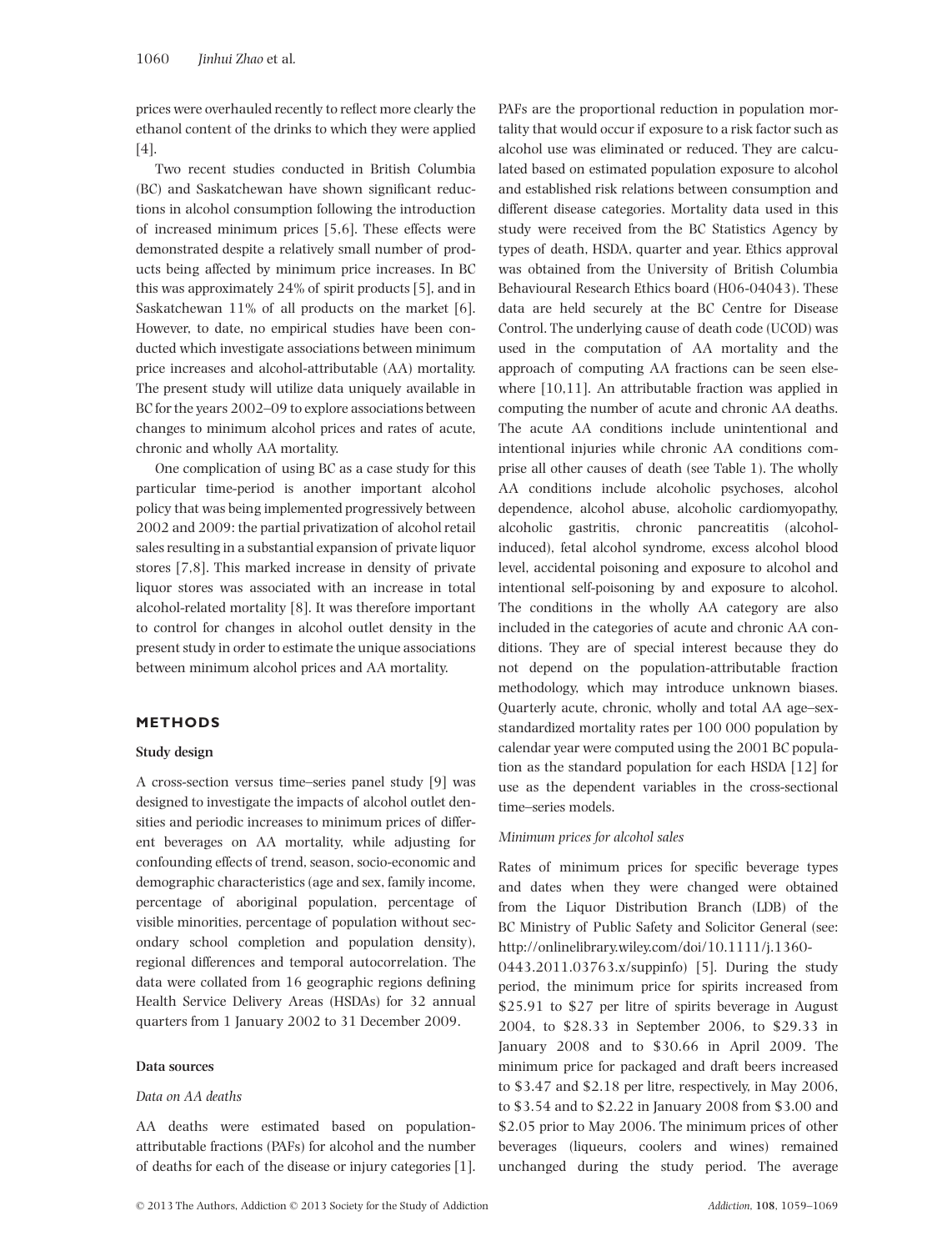|               | <b>Table 1</b> Alcohol-attributable conditions and the corresponding |  |  |
|---------------|----------------------------------------------------------------------|--|--|
| ICD-10 codes. |                                                                      |  |  |

| Alcohol-attributable conditions                       | ICD-10 code                   |
|-------------------------------------------------------|-------------------------------|
| Acute alcohol-attributable                            |                               |
| Unintentional injuries                                |                               |
| Motor vehicle accidents                               | V21–V892                      |
| Poisonings                                            | X40-X49                       |
| Accidental poisoning and exposure to<br>alcohol       | X45                           |
| Falls                                                 | W00–W19                       |
| Fires                                                 | X00-X09                       |
| Drowning                                              | W65-W74                       |
| Other unintentional injuries                          | Rest of V and W20-W64,        |
|                                                       | W75-W99, X10-X39,             |
|                                                       | X50–X59, Y40–Y86, Y88,<br>Y89 |
| Intentional injuries                                  |                               |
| Self-inflicted injuries                               | X60-X84, Y87.0                |
| Intentional self-poisoning and exposure               | X65                           |
| to alcohol                                            |                               |
| Homicide                                              | X85–Y09, Y87.1                |
| Other intentional injuries                            | Y35                           |
| Chronic alcohol-attributable conditions               |                               |
| Malignant neoplasms                                   |                               |
| Oropharyngeal cancer                                  | $COO-C14$                     |
| Oesophageal cancer                                    | C15                           |
| Liver cancer                                          | C <sub>22</sub>               |
| Laryngeal cancer                                      | C <sub>32</sub>               |
| Breast cancer                                         | C50                           |
| Other neoplasm<br>Diabetes                            | $DOO-D48$                     |
| Diabetes mellitus                                     | E10-E14                       |
| Neuropsychiatric conditions                           |                               |
| Alcoholic psychoses                                   | F10.0, F10.3-F10.9            |
| Alcoholic dependence syndrome                         | F <sub>10.2</sub>             |
| Alcohol abuse                                         | F10.1                         |
| Unipolar major depression                             | F32-F33                       |
| Degeneration of nervous system due to                 | F31.2                         |
| alcohol                                               |                               |
| Epilepsy                                              | G40-G41                       |
| Alcoholic polyneuropathy                              | G62.1                         |
| Cardiovascular diseases                               |                               |
| Hypertensive disease<br>Ischaemic heart disease       | $I10 - I15$<br>$I20 - I25$    |
| Alcoholic cardiomyopathy                              | I42.6                         |
| Cardiac arrhythmias                                   | $I47 - I49$                   |
| Heart failure and ill-defined                         | 150-152, 123, 125.0, 197.0,   |
| complications of                                      | 197.1, 198.1                  |
| heart disease                                         |                               |
| Cerebrovascular disease                               | $I60 - I69$                   |
| Ischaemic stroke                                      | $I60 - I62$                   |
| Haemorrhagic stroke                                   | $I63 - I66$                   |
| Oesophageal varices                                   | <b>I85</b>                    |
| Digestive disease                                     |                               |
| Alcoholic gastritis<br>Cirrhosis of the liver         | K29.2<br>K70, K74             |
| Cholelithiasis                                        | K80                           |
| Acute and chronic pancreatitis                        | K85, K86.1                    |
| Chronic pancreatitis (alcohol-induced)                | K86.0                         |
| Skin diseases                                         |                               |
| Psoriasis                                             | L40                           |
| Conditions arising during the perinatal               |                               |
| period                                                |                               |
| (maternal use)                                        |                               |
| Low birth weight and short gestation <sup>a</sup>     | P05–P07                       |
| Fetal alcohol syndrome (dysmorphic)                   | Q86.0                         |
| Excess alcohol blood level                            | R78.0                         |
| Ethanol and methanol toxicity,<br>undetermined intent | Y15                           |
|                                                       |                               |

<sup>a</sup>Defined by the Global Burden of Disease study.

monthly consumer price index (CPI) in each quarter for all the products in BC during the period 2002–09 was incorporated into the calculation of minimum prices for each category of alcoholic beverages and expressed in

terms of dollars per standard drink (one Canadian standard drink =  $17.05$  ml =  $13.45$  g). Estimates for the CPI-adjusted average minimum price of all beverages was computed as an average of minimum prices for each individual beverage type weighted by overall proportion of sales over the complete study period. We did not include an estimate of average alcohol prices in the models, as the available measure for this was only indirect (total dollar value divided by total litres of beverage sold) and in a previous study was found not to be related significantly to overall alcohol consumption [5].

#### *Alcohol outlet data*

Alcohol outlet data were also obtained from the LDB by four categories: restaurants, bars, government liquor stores (GLS) and private liquor stores (PLS). The data were aggregated into 16 HSDAs and quarterly outlet densities for 16 HSDAs for 2002–09 were calculated by the number of restaurant, GLS, bar and PLS divided by annual population aged 15 years and older.

#### *Population data*

Provincial population data, classified into 16 HSDAs, were obtained from BC STATS [\(http://www.bcstats.](http://www.bcstats.gov.bc.ca/data/pop/popstart.asp) [gov.bc.ca/data/pop/popstart.asp\)](http://www.bcstats.gov.bc.ca/data/pop/popstart.asp). These data were used to calculate the alcohol outlet densities per 100 000 adults aged 15 years and older for these areas for each quarter of the study period. BC STATS estimated the populations by HSDA by combining information from the 2006 Census of Canada with population projections for non-census years.

#### *Socio-economic and demographic data*

Several socio-economic and demographic variables were included in the analyses, selected for their potential to confound the main relationships of interest [8,13–16]. These variables were (i) percentages of aboriginal people, of people who identified as a visible minority, of people without secondary school completion, (ii) population density per  $km^2$  and (iii) mean family income. This information was derived from the 2006 Canada Census [17]. The annual population density was estimated by total population in each area for each year divided by land area  $(km<sup>2</sup>)$ .

#### **Statistical analyses**

All statistical analyses were conducted using SAS version 9.3 [18,19]. All statistical significance decisions were based on two-tailed *P*-values. Descriptive analyses were performed first. Quarterly AA age–sex-standardized mortality rates were analysed to examine trend changes and seasonal differences using bivariate regression [20].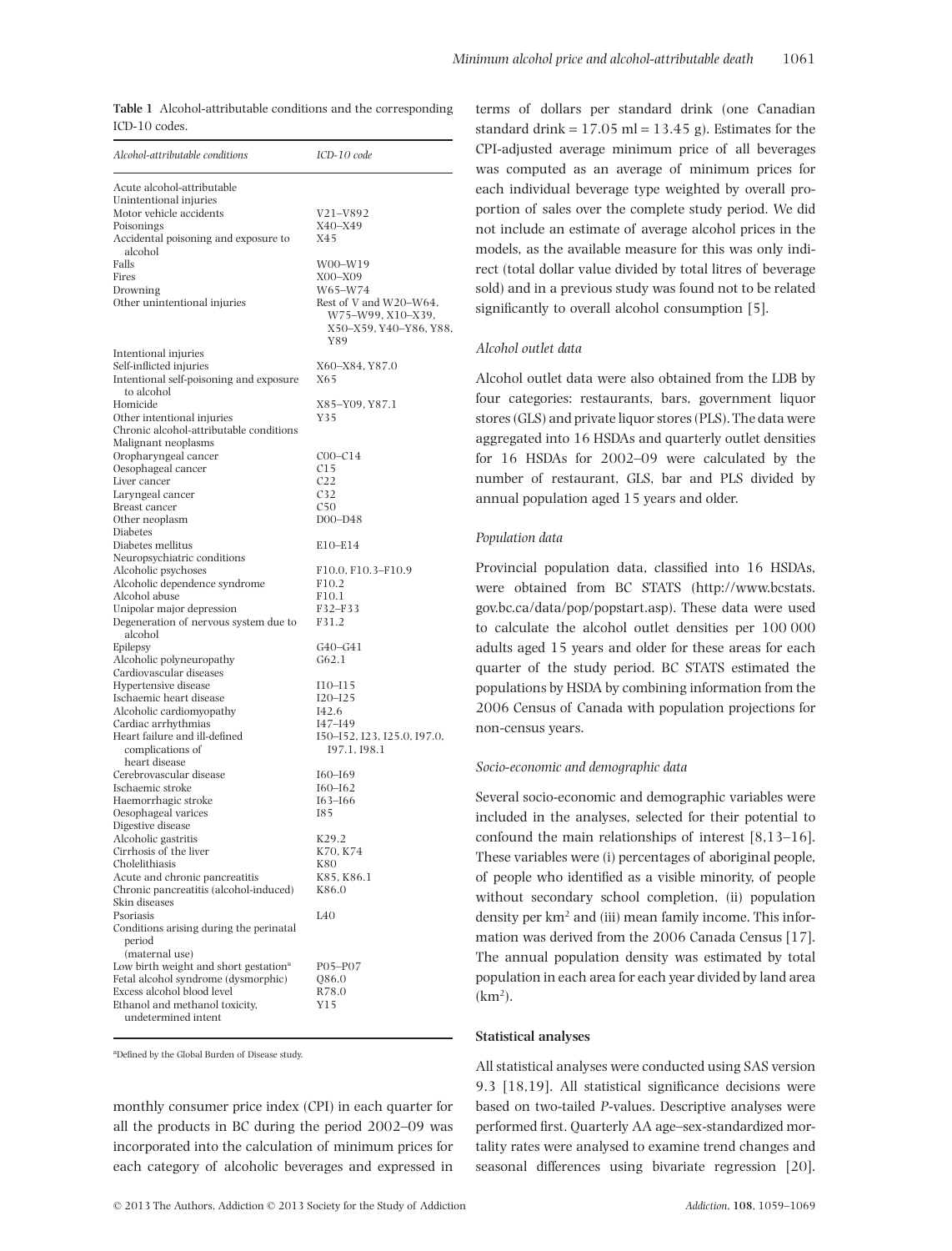Bivariate regression analyses were also performed to examine the relationships between mortality rates and socio-economic and demographic variables. Inclusion of socio-economic and demographic covariates in the models was determined by: published evidence of a relationship with drinking outcomes, the availability of the data and finally by the results of the bivariate regression analyses investigating associations with rates of AA mortality. Specifically, any variable for which the regression analysis generated a *P*-value <0.20 was considered as a candidate for the multivariate mixed regression analyses [21]. The rationale for this approach is to provide as much control of confounding as possible within the given data set [21]. Age and sex effects were adjusted for by using age–sex-standardization [12]. Durbin–Watson statistics were calculated for testing autocorrelation/moving average effects [22] and the sandwich estimation was used to test and correct for heteroskedasticity [23].

Mixed models were used to further analyse the data while the potential confounding effects of covariates were adjusted for in the analyses. General mixed modelling approaches [24] provide straightforward and flexible methods for assessing temporal dynamics of the relationship between AA mortality rate and various community factors. Mixed models permit tests of fixed effects through either maximum likelihood (ML) or restricted maximum likelihood (REML) estimation. This permits simultaneous inference about temporal factors through the use of fixed and random effects and allows for the choice of an appropriate covariance structure for the data being analysed. In the present study, this approach permitted testing of associations between rates of AA mortality and minimum prices while adjusting for the potential confounding effects of alcohol outlet densities, socioeconomic characteristics, population density, temporal trend and autocorrelation effects. The approach also allowed for adjustments to be made to control for panelspecific autocorrelation effects that were identified [18,19]. The data were de-seasonalized by calculating an index for each quarter and weighting the data to control for seasonal effects [25]. The full form of the equation used for fully adjusted mixed models can be found in Appendix S1.

#### **RESULTS**

#### **AA deaths in HSDAs**

There were 3642 acute AA deaths (38.40%) and 5842 chronic AA deaths (61.60%) in BC during the study period. Among these 9484 acute and chronic AA deaths, 1388 (14.64%) were wholly AA. Table 2 summarizes the mean rates of AA age–sex-standardized mortality rates from 2002 to 2009 for 16 HSDAs  $(n = 512)$ . Bivariate regression analyses indicated that there were significant differences in AA mortality rates across the 16 HSDAs

**Table 2** Mean of quarterly rates per 100 000 population of different types of alcohol-attributable mortality in 16 Health Service Delivery Areas of British Columbia, 2002–2009.

|                              |                  | Mean (SD) of quarterly alcohol-attributable mortality rate <sup>a</sup> |      |         |      |                     |      |       |      |
|------------------------------|------------------|-------------------------------------------------------------------------|------|---------|------|---------------------|------|-------|------|
|                              |                  | Acute                                                                   |      | Chronic |      | Wholly attributable |      | Total |      |
| Health service delivery area | $\boldsymbol{n}$ | Mean                                                                    | SD   | Mean    | SD   | Mean                | SD   | Mean  | SD   |
| East Kootenay                | 32               | 4.51                                                                    | 1.90 | 4.42    | 1.63 | 1.66                | 1.33 | 8.93  | 2.86 |
| Kootenay Boundary            | 32               | 4.54                                                                    | 1.70 | 5.07    | 1.94 | 1.57                | 1.12 | 9.61  | 2.55 |
| Okanagan                     | 32               | 3.93                                                                    | 0.99 | 4.50    | 0.84 | 1.01                | 0.51 | 8.43  | 1.48 |
| T Cariboo Shuswap            | 32               | 5.20                                                                    | 1.15 | 4.96    | 1.06 | 1.10                | 0.68 | 10.16 | 1.79 |
| Fraser East                  | 32               | 2.52                                                                    | 0.51 | 3.86    | 0.79 | 1.26                | 0.67 | 6.38  | 1.04 |
| Fraser North                 | 32               | 1.62                                                                    | 0.32 | 3.12    | 0.46 | 0.71                | 0.39 | 4.74  | 0.58 |
| Fraser South                 | 32               | 1.91                                                                    | 0.24 | 3.01    | 0.56 | 0.75                | 0.37 | 4.92  | 0.63 |
| Richmond                     | 32               | 1.13                                                                    | 0.43 | 2.55    | 0.70 | 0.97                | 0.26 | 3.67  | 0.83 |
| Vancouver                    | 32               | 2.04                                                                    | 0.38 | 3.62    | 0.65 | 0.89                | 0.43 | 5.67  | 0.84 |
| North Shore                  | 32               | 2.16                                                                    | 0.51 | 3.25    | 0.71 | 1.02                | 0.42 | 5.41  | 0.83 |
| South Van Island             | 32               | 2.63                                                                    | 0.56 | 4.27    | 0.87 | 0.93                | 0.56 | 6.90  | 1.09 |
| Central Van Island           | 32               | 3.68                                                                    | 1.11 | 4.47    | 0.94 | 1.07                | 0.57 | 8.15  | 1.58 |
| North Van Island             | 32               | 4.13                                                                    | 1.44 | 4.87    | 1.65 | 1.62                | 1.01 | 9.00  | 2.41 |
| Northwest                    | 32               | 4.50                                                                    | 2.09 | 6.21    | 2.41 | 2.51                | 1.60 | 10.71 | 3.23 |
| Northern Interior            | 32               | 4.27                                                                    | 1.37 | 5.33    | 1.44 | 1.86                | 1.10 | 9.60  | 2.12 |
| Northeast                    | 32               | 4.56                                                                    | 1.78 | 4.68    | 1.94 | 1.76                | 0.96 | 9.24  | 2.37 |
| Province                     | 512              | 3.33                                                                    | 1.72 | 4.26    | 1.58 | 1.10                | 1.07 | 7.60  | 2.80 |

<sup>a</sup> All rates are age-sex-standardized with reference to the year 2001. SD: standard deviation.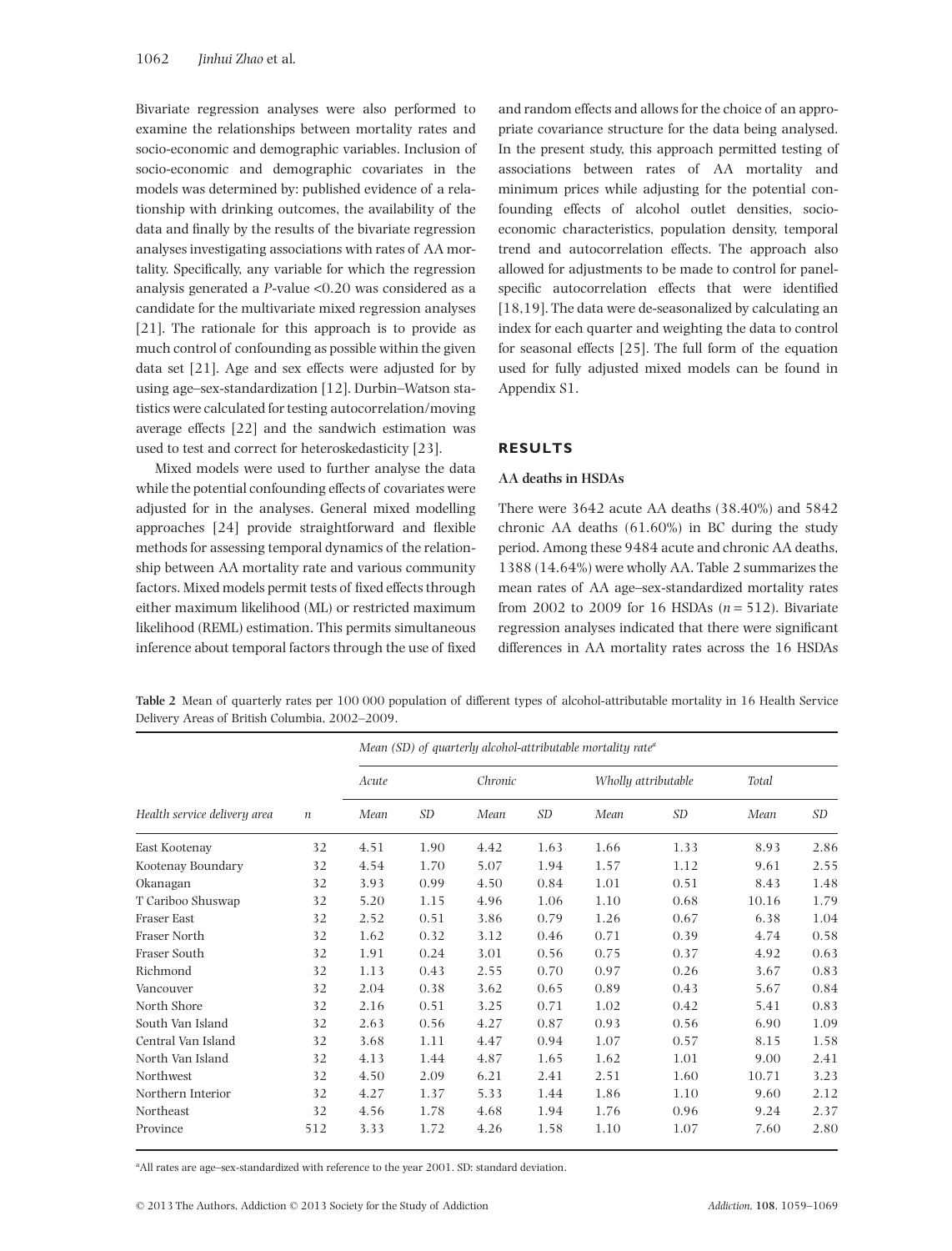for acute  $(F_{(d_f=15)} = 37.73$  and  $P < 0.0001$ ), chronic  $(F_{(d=15)} = 17.99$  and  $P < 0.0001$ ) and wholly alcoholcaused cases  $(F_{(d=15)} = 10.97$  and  $P < 0.0001$ ). Wholly AA mortality rates showed a decreasing trend over years  $(F_{(d_f=1)} = 4.59$  and  $P = 0.0326$ ). Total AA mortality was associated significantly with the percentages of the population that were aboriginal  $(F_{(d_f=1)} = 413.92$  and *P* < 0.0001), that identified as a visible minority  $(F_{(d \neq 1)} = 482.11$  and  $P < 0.0001$ ), that were without secondary school completion  $(F_{(d_f=1)} = 275.99$  and *P* < 0.0001) as well as with population density  $(F_{(d_f=1)} = 371.72$  and  $P < 0.0001$ ) and family income  $(F_{(d_f=1)} = 108.94$  and  $P < 0.0001$ ). Durbin–Watson tests revealed significant first-order autocorrelation for mean quarterly chronic (Durbin–Watson statistics  $= 1.50$  and  $P = 0.0484$ ) and total AA mortality rates (Durbin– Watson statistics =  $1.32$  and  $P = 0.0133$  across the study period. The sandwich estimation did not suggest heteroskedasticity effects for the outcomes (acute AA:  $\chi^2$ <sub>(df = 77)</sub> = 82.16 and *P* = 0.3225; chronic AA:  $\chi^2$ <sub>(df = 77)</sub> =

73.75 and *P* = 0.5837; wholly AA:  $\chi^2$ <sub>(df = 77)</sub> = 76.31 and *P* = 0.5008; total AA:  $\chi^2$ <sub>(df = 77)</sub> = 78.08 and *P* = 0.4441).

# **AA deaths and outlet density, average minimum alcohol price**

Table 3 presents estimates of associations between outlet densities, mean minimum price across all beverages and different types of AA death. Three models are shown, controlling for (1) outlet densities, (2) minimum prices and (3) both these factors. The coefficient of minimum price for wholly AA mortality changed from -2.792 in model 2 to  $-3.172$  in model 3, suggesting partial confounding of outlet density on minimum alcohol price effects. Minimum price increases were associated with decreases in wholly AA deaths, while greater density of private liquor stores was associated with increases in acute and chronic AA deaths. As can be seen in the table (model 3), a 10% increase in average minimum price (dollars per drink) for all the beverages is associated

**Table 3** Associations of alcohol outlet density and average minimum price for all beverages with alcohol-attributable (AA) mortality rates in British Columbia in 2002–2009.

|                                    | Mixed model 1 <sup>a</sup> |         | Mixed model 2 <sup>a</sup> |         | Mixed model 3 <sup>a</sup> |         |
|------------------------------------|----------------------------|---------|----------------------------|---------|----------------------------|---------|
| Outlet density and price variables | Estimate                   | 95% CI  | Estimate                   | 95% CI  | Estimate                   | 95% CI  |
| Acute AA deaths                    |                            |         |                            |         |                            |         |
| Restaurants                        | $-0.174$                   | ± 0.249 |                            |         | $-0.158$                   | ± 0.340 |
| Government liquor stores           | 0.085                      | ± 0.118 |                            |         | 0.105                      | ± 0.225 |
| Bars                               | 0.126                      | ± 0.350 |                            |         | 0.054                      | ± 0.398 |
| Private liquor stores              | $0.193*$                   | ± 0.308 |                            |         | $0.245*$                   | ± 0.239 |
| Minimum prices                     |                            |         | $-0.083$                   | ± 2.170 | 0.288                      | ± 1.786 |
| Chronic AA deaths                  |                            |         |                            |         |                            |         |
| Restaurants                        | $-0.120$                   | ± 0.167 |                            |         | $-0.103$                   | ± 0.176 |
| Government liquor stores           | 0.124                      | ± 0.151 |                            |         | 0.142                      | ± 0.177 |
| Bars                               | 0.073                      | ± 0.282 |                            |         | 0.046                      | ± 0.316 |
| Private liquor stores              | $0.198*$                   | ± 0.157 |                            |         | $0.236*$                   | ± 0.157 |
| Minimum prices                     |                            |         | 0.046                      | ± 1.404 | 0.762                      | ± 1.573 |
| Wholly AA deaths                   |                            |         |                            |         |                            |         |
| Restaurants                        | 0.051                      | ± 0.395 |                            |         | $-0.046$                   | ± 0.394 |
| Government liquor stores           | $-0.024$                   | ± 0.230 |                            |         | $-0.096$                   | ± 0.236 |
| Bars                               | 0.611                      | ± 0.520 |                            |         | 0.755                      | ± 0.530 |
| Private liquor stores              | 0.051                      | ± 0.327 |                            |         | $-0.101$                   | ± 0.362 |
| Minimum prices                     |                            |         | $-2.792*$                  | ± 2.373 | $-3.172*$                  | ± 2.573 |
| Total AA deaths                    |                            |         |                            |         |                            |         |
| Restaurants                        | $-0.200$                   | ± 0.138 |                            |         | $-0.164$                   | ± 0.132 |
| Government liquor stores           | 0.113                      | ± 0.087 |                            |         | 0.127                      | ± 0.101 |
| Bars                               | 0.193                      | ± 0.223 |                            |         | 0.151                      | ± 0.255 |
| Private liquor stores              | $0.182**$                  | ± 0.167 |                            |         | $0.199*$                   | ± 0.176 |
| Minimum prices                     |                            |         | $-0.091$                   | ± 1.370 | 0.455                      | ± 1.379 |

a Estimates are interpreted as percentage changes of alcohol-attributable mortality as minimum alcohol prices increase by 1%. All the estimates in mixed model 1 (outlet densities), 2 (minimum price) and 3 (outlet densities and minimum price) adjusted for trend (year), seasonality (de-seasonalized), % of aboriginal to total population, % of total visible minorities to total population, population density, average family income, % of population 25–54 without secondary school completion, variation between Health Service Delivery Areas (HSDAs) and time–series autocorrelation effects. Both alcohol outlet densities and minimum price were included in mixed model III. CI: confidence interval. *F*-test: \**P* < 0.05; \*\**P* < 0.01.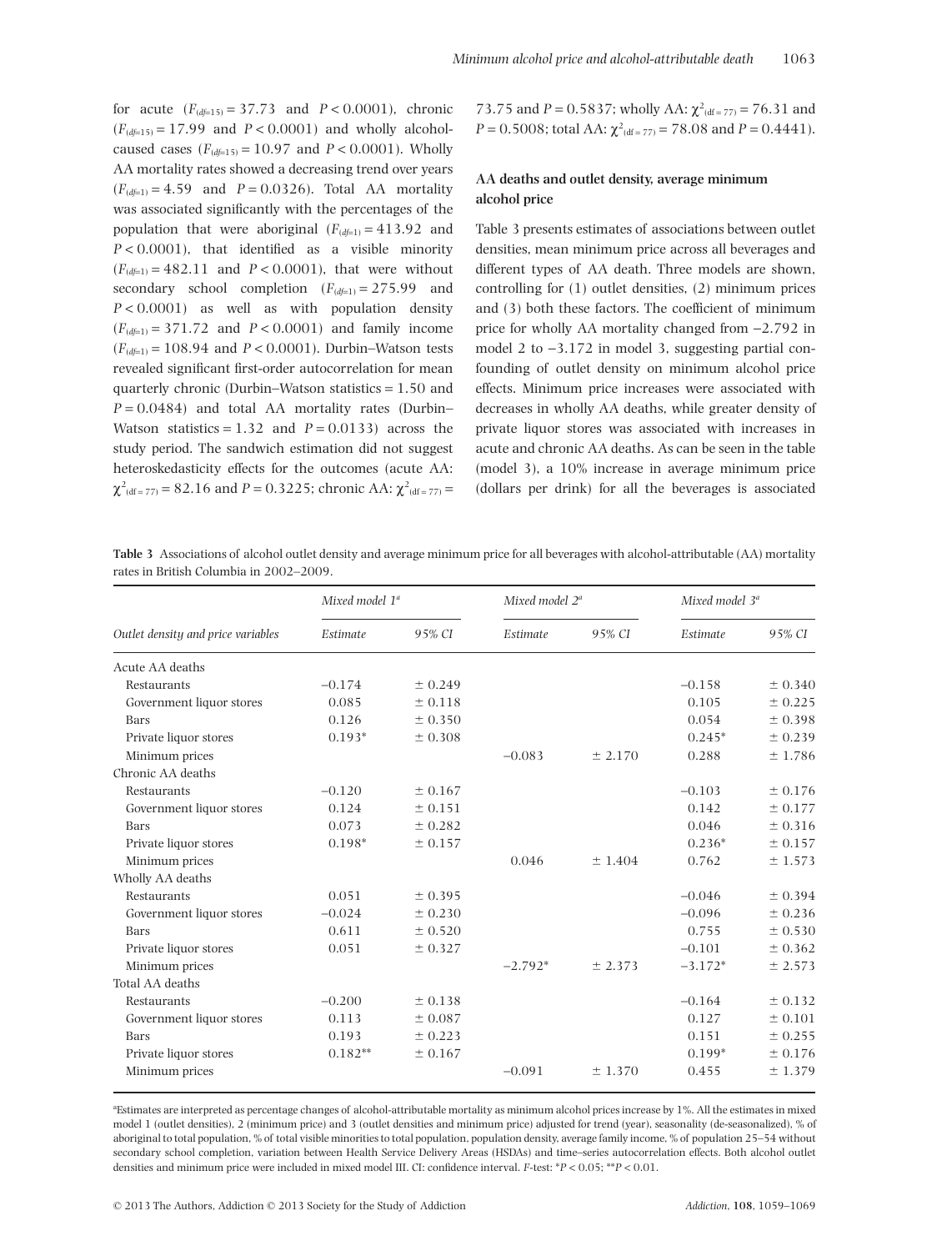significantly with a 31.72% [95% confidence interval  $(CI):$   $\pm$  25.73%,  $P < 0.05$ ] reduction in wholly AA mortality rate per 100 000 people. A 10% increase in private liquor stores per 100 000 people aged 15+ is associated significantly with immediate 2.45%, 2.36% and 1.99%  $(95\% \text{ CI: } \pm 2.39\%, \pm 1.57\%, \pm 1.76\%, \text{Ps} < 0.05)$ increases in acute, chronic and total AA mortality rates, respectively. Multivariate autoregressive integrated moving average (ARIMA) time–series models [26,27] were also utilized as a confirmatory analysis to estimate the immediate impacts of changes to CPI-adjusted minimum prices for all beverages on the rate of AA deaths after adjusting for changes in outlet densities, trend (year), autoregressive and/or moving average effects (see Appendix S2). A 10% increase in the minimum price is associated with a 39.50% decrease in wholly AA mortality  $(95\% \text{ CI: } \pm 27.54\%).$ 

Table 4 presents the estimated lag effects of minimum price increase on different types of AA mortality from 16 separate models of each type of AA deaths testing each lag effect. These show some statistically significant negative associations with wholly AA deaths up to 1 year after a minimum price change. Furthermore, there is evidence of more delayed negative associations of minimum price changes with rates of acute, chronic and total AA deaths between 2 and 3 years after minimum price changes. However, there were also two significant positive associations between minimum price changes and acute AA mortality at lag quarters 3 and 5.

# **AA deaths and minimum alcohol price for specific beverages**

Table 5 presents estimates of both simultaneous and 2-year lagged associations between minimum price changes for each individual beverage type and different types of AA death (56 separate models). Minimum price increases for most beverages were associated with reductions in rates of wholly AA mortality, but these relationships were only statistically significant for spirits and liqueurs. A 10% increase in minimum price for spirits and liqueurs was estimated to be associated with an immediate 35.25% reduction in rate of wholly AA deaths. Significant lagged associations were observed after 2 years for beer, spirit and liqueur minimum prices on rates of acute, chronic and total AA deaths appeared. Significant lagged associations were also observed after 2 years for packaged coolers and ciders on chronic AA deaths and for spirits and liqueurs on wholly AA deaths.

# **Estimates of preventable AA deaths with increased minimum prices**

Table 6 presents the estimated number of AA deaths per year which would be prevented based on the above

| Lag Quarter <sup>a</sup> | Acute                        |         | Chronic                      |         | Wholly attributable          |         | Total                        |         |
|--------------------------|------------------------------|---------|------------------------------|---------|------------------------------|---------|------------------------------|---------|
|                          | <i>Estimate</i> <sup>b</sup> | 95% CI  | <i>Estimate</i> <sup>b</sup> | 95% CI  | <i>Estimate</i> <sup>b</sup> | 95% CI  | <i>Estimate</i> <sup>b</sup> | 95% CI  |
| $\theta$                 | 0.288                        | ± 1.786 | 0.762                        | ± 1.573 | $-3.172*$                    | ± 2.573 | 0.455                        | ± 1.379 |
| 1                        | $-0.265$                     | ± 1.842 | $-0.281$                     | ± 2.103 | $-2.576$                     | ± 3.696 | $-0.092$                     | ± 1.391 |
| 2                        | 1.775                        | ± 2.515 | $-0.708$                     | ±1.048  | $-3.486*$                    | ± 2.658 | 0.200                        | ± 1.276 |
| 3                        | $2.233*$                     | ± 2.192 | $-0.929$                     | ± 1.039 | $-3.858***$                  | ± 1.863 | 0.295                        | ± 0.858 |
| $\overline{4}$           | 0.170                        | ± 2.060 | 0.149                        | ± 1.026 | $-1.740$                     | ± 2.737 | 0.205                        | ± 1.204 |
| 5                        | 1.991***                     | ± 1.089 | $-0.650$                     | ± 1.264 | 1.036                        | ± 3.534 | 0.464                        | ± 1.065 |
| 6                        | 1.073                        | ±1.501  | $-1.136$                     | ± 1.737 | $-0.224$                     | ± 2.763 | 0.025                        | ± 1.268 |
| 7                        | 0.059                        | ± 1.278 | $-1.388$                     | ± 1.559 | $-0.158$                     | ± 2.081 | $-0.753$                     | ± 0.955 |
| 8                        | $-2.272***$                  | ± 1.217 | $-1.985**$                   | ± 1.227 | $-0.926$                     | ± 1.717 | $-1.918***$                  | ± 0.718 |
| 9                        | $-0.892$                     | ± 1.622 | $-2.659***$                  | ± 1.322 | $-1.816$                     | ± 2.339 | $-1.816**$                   | ± 1.134 |
| 10                       | $-1.630$                     | ± 1.975 | $-1.195$                     | ± 1.487 | $-1.102$                     | ± 2.729 | $-1.154*$                    | ± 0.945 |
| 11                       | $-1.767$                     | ± 2.310 | $-0.957*$                    | ± 0.916 | $-0.257$                     | ± 2.878 | $-1.246*$                    | ± 1.011 |
| 12                       | $-0.720$                     | ± 2.023 | $-1.323$                     | ± 1.854 | $-1.852$                     | ± 4.549 | $-0.946$                     | ± 1.252 |
| 13                       | $-0.043$                     | ± 2.359 | $-1.697**$                   | ± 1.160 | $-0.453$                     | ± 3.717 | $-0.854$                     | ± 1.355 |
| 14                       | $-1.911$                     | ± 2.770 | 0.317                        | ± 1.562 | 0.602                        | ± 4.985 | $-0.307$                     | ± 0.992 |
| 15                       | 3.044                        | ± 6.715 | $-2.522$                     | ± 4.201 | 3.115                        | ± 6.399 | $-0.422$                     | ± 3.173 |

**Table 4** Estimated associations between minimum alcohol prices and different types of alcohol-attributable death in British Columbia, 2002–2009 for the first quarter and lags from one to 15 annual quarters.

<sup>a</sup>Quarter represents the 3-month period in which a minimum price increase was implemented. **Extimates can be interpreted as percentage changes of** alcohol-attributable deaths as minimum alcohol prices increase by 1%. All the estimates from 64 models adjusted for trend (year), seasonality (deseasonalized), % of aboriginal to total population, % of total visible minorities to total population, population density, average family income, % of population 25–54 without secondary school completion, alcohol outlet densities, variation between Health Service Delivery Areas (HSDAs) and time–series autocorrelation effects. CI: confidence interval. *F*-test: \**P* < 0.05; \*\**P* < 0.01; \*\*\**P* < 0.000.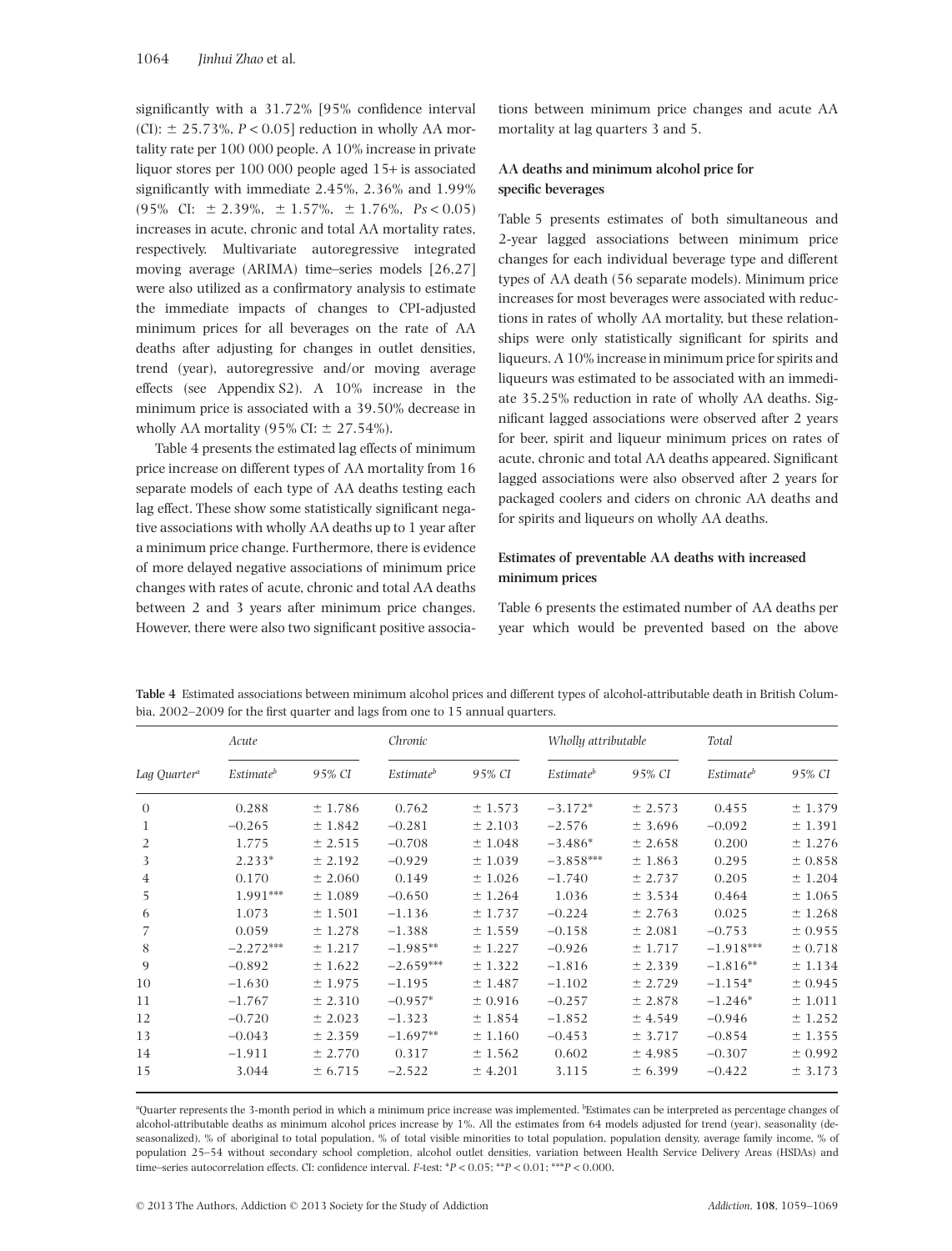**Table 5** Immediate and delayed impacts of minimum price increases for specific beverages on alcohol-attributable (AA) mortality in British Columbia in 2002–2009.

|                                     | Immediate effect |          |          |                       | Lag effect at quarter 8 |          |  |
|-------------------------------------|------------------|----------|----------|-----------------------|-------------------------|----------|--|
| Minimum price for specific beverage | $Estimate^a$     | 95% CI   |          | Estimate <sup>a</sup> | 95% CI                  |          |  |
| Acute AA deaths                     |                  |          |          |                       |                         |          |  |
| Packaged beer                       | 0.657            | $-0.564$ | 1.879    | $-0.943**$            | $-1.593$                | $-0.292$ |  |
| Spirits and liqueurs                | $-0.474$         | $-2.158$ | 1.209    | $-2.847*$             | $-5.189$                | $-0.504$ |  |
| Wines                               | $-2.011$         | $-5.042$ | 1.019    | $-1.115$              | $-4.980$                | 2.750    |  |
| Coolers and cider                   | $-1.848$         | $-4.757$ | 1.061    | $-1.268$              | $-5.126$                | 2.591    |  |
| Draft beer                          | 1.050            | $-1.522$ | 3.622    | $-2.293**$            | $-3.918$                | $-0.669$ |  |
| Draft cider                         | $-1.964$         | $-4.981$ | 1.054    | $-1.271$              | $-4.974$                | 2.432    |  |
| Average of all beverages            | 0.288            | $-1.498$ | 2.074    | $-2.272***$           | $-3.489$                | $-1.055$ |  |
| Chronic AA deaths                   |                  |          |          |                       |                         |          |  |
| Packaged beer                       | 0.598            | $-0.052$ | 1.248    | $-0.890**$            | $-1.561$                | $-0.219$ |  |
| Spirits and liqueurs                | $-0.800$         | $-2.178$ | 0.577    | $-2.100*$             | $-3.851$                | $-0.349$ |  |
| Wines                               | $-0.626$         | $-3.327$ | 2.075    | $-1.740$              | $-3.771$                | 0.291    |  |
| Coolers and cider                   | $-0.528$         | $-3.084$ | 2.028    | $-2.002*$             | $-3.882$                | $-0.122$ |  |
| Draft beer                          | 0.948            | $-0.778$ | 2.673    | $-2.176**$            | $-3.742$                | $-0.609$ |  |
| Draft cider                         | $-0.461$         | $-3.148$ | 2.227    | $-1.835$              | $-3.753$                | 0.082    |  |
| Average                             | 0.762            | $-0.811$ | 2.336    | $-1.985**$            | $-3.212$                | $-0.759$ |  |
| Wholly AA deaths                    |                  |          |          |                       |                         |          |  |
| Packaged beer                       | $-0.977$         | $-2.290$ | 0.336    | $-0.001$              | $-0.903$                | 0.901    |  |
| Spirits and liqueurs                | $-3.525**$       | $-5.905$ | $-1.145$ | $-3.618**$            | $-5.881$                | $-1.355$ |  |
| Wines                               | $-2.793$         | $-8.153$ | 2.568    | 3.862                 | $-0.804$                | 8.528    |  |
| Coolers and cider                   | $-2.828$         | $-8.256$ | 2.601    | 3.072                 | $-1.163$                | 7.307    |  |
| Draft beer                          | $-2.621$         | $-6.050$ | 0.809    | 0.229                 | $-1.685$                | 2.142    |  |
| Draft cider                         | $-2.740$         | $-8.040$ | 2.560    | 3.404                 | $-0.763$                | 7.571    |  |
| Average                             | $-3.172*$        | $-5.745$ | $-0.600$ | $-0.926$              | $-2.643$                | 0.791    |  |
| Total AA deaths                     |                  |          |          |                       |                         |          |  |
| Packaged beer                       | 0.494            | $-0.200$ | 1.188    | $-0.717***$           | $-1.113$                | $-0.321$ |  |
| Spirits and liqueurs                | $-0.919$         | $-1.970$ | 0.133    | $-2.018**$            | $-3.277$                | $-0.758$ |  |
| Wines                               | $-0.990$         | $-2.238$ | 0.258    | $-0.696$              | $-2.670$                | 1.278    |  |
| Coolers and cider                   | $-0.898$         | $-2.039$ | 0.244    | $-0.946$              | $-2.859$                | 0.967    |  |
| Draft beer                          | 0.731            | $-0.900$ | 2.362    | $-1.704***$           | $-2.704$                | $-0.703$ |  |
| Draft cider                         | $-0.890$         | $-2.132$ | 0.352    | $-0.816$              | $-2.734$                | 1.102    |  |
| Average                             | 0.455            | $-0.924$ | 1.835    | $-1.918***$           | $-2.636$                | $-1.200$ |  |

a Estimates are interpreted as percent changes of alcohol-attributable mortality as minimum alcohol prices increase by 1%. All the estimates from 56 models adjusted for trend (year), seasonality (de-seasonalized), % of aboriginal to total population, % of total visible minorities to total population, population density, average family income, % of population 25–54 without secondary school completion, alcohol outlet densities, variation between Health Service Delivery Areas (HSDAs) and time–series autocorrelation effects. CI: confidence interval. \**P* < 0.05 \*\**P* < 0.01 \*\*\**P* < 0.001.

| Table 6 Estimates of the number and percentage of alcohol-attributable deaths per year that could have been prevented for British |
|-----------------------------------------------------------------------------------------------------------------------------------|
| Columbia in 2011/12 if minimum prices had been set at specific dollars per standard drink instead of \$1.15.                      |

|                | Total per year | \$1.25/per drift                        |               | $$1.35/per$ drink |                                                        | $$1.45/per$ drink |               |
|----------------|----------------|-----------------------------------------|---------------|-------------------|--------------------------------------------------------|-------------------|---------------|
| Types of death |                | $n^a$                                   | $\frac{9}{6}$ | $n^a$             | $\frac{9}{6}$                                          | $n^a$             | $\frac{9}{6}$ |
|                |                | Estimated immediate reductions per year |               |                   |                                                        |                   |               |
| Wholly alcohol | 170            | $-40$                                   | $-23.03$      | $-68$             | $-39.92$                                               | $-92$             | $-52.29$      |
|                |                |                                         |               |                   | Estimated additional reductions per year after 2 years |                   |               |
| Chronic        | 778            | $-100$                                  | $-15.16$      | $-184$            | $-27.91$                                               | $-248$            | $-38.12$      |

†One Canadian standard drink = 17.05 ml or 13.45 g. <sup>a</sup> Annual number of alcohol-attributable deaths which can be prevented; <sup>b</sup> % of alcohol-attributable deaths prevented out of total alcohol-attributable deaths.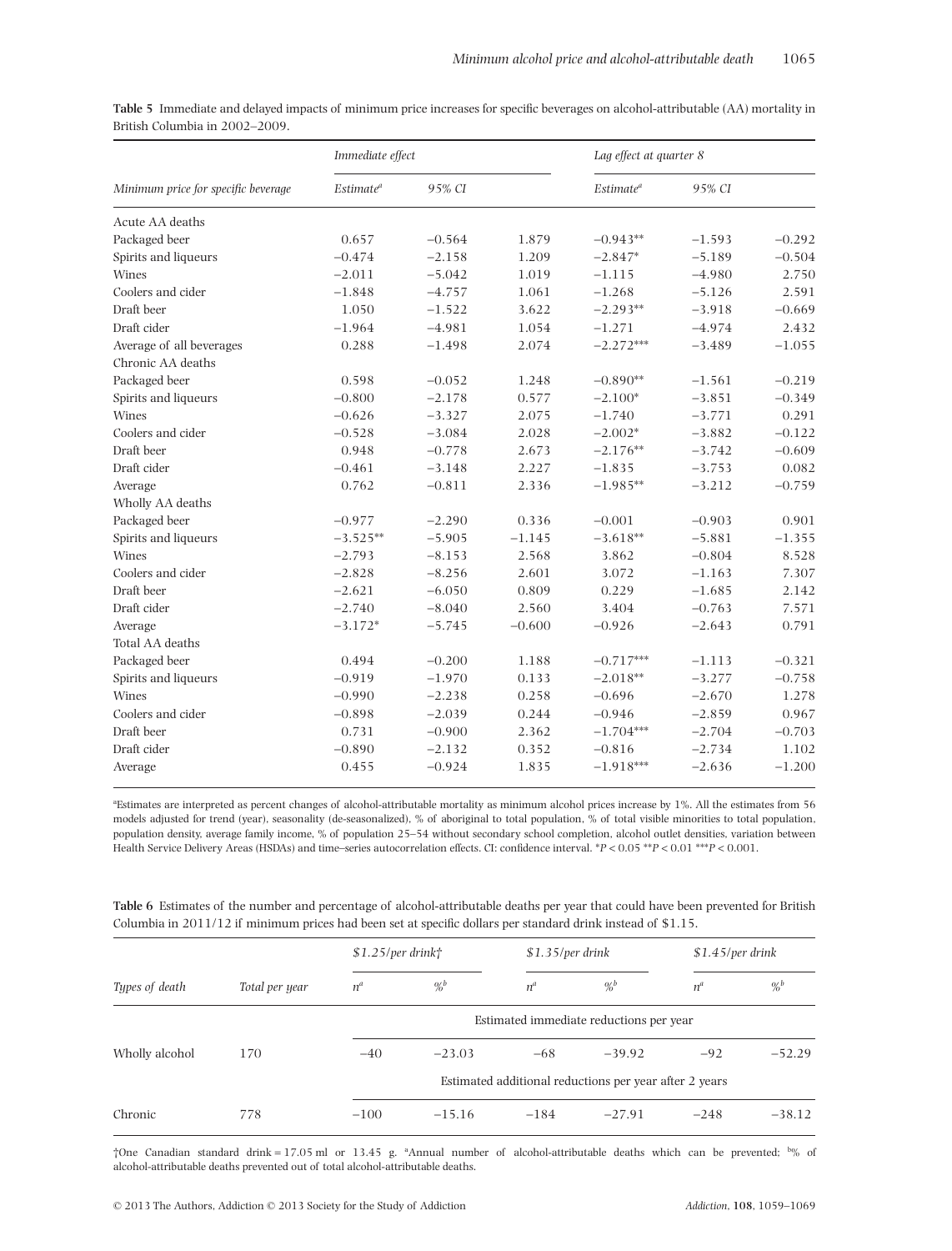models were minimum prices to be set at \$1.25, \$1.35 or \$1.45 per standard drink (the actual adjusted average minimum price for all the beverages was \$1.15 per drink in 2011/12) in BC. This estimate assumes that all the association observed involves causation operating in the predicted direction of price increases leading to reductions in mortality. It was estimated that setting minimum prices at \$1.25 per drink would prevent 40, or 23.03%, of wholly AA deaths in the first year after implementation. Two years after implementation it was estimated that there would be 100 (15.16%) fewer chronic AA deaths per year with minimum prices of \$1.25 per standard drink. Estimates for acute AA deaths prevented are not provided due to both counter-intuitiveness and the lack of stability in the lagged associations for these short-term outcomes.

# **Estimated additional deaths for each extra private liquor store**

The models reported here also indicate that the addition of 10 extra private liquor stores across the whole province would be associated with one additional acute AA death (a 0.29% increase) and two additional chronic AA deaths (a 0.28% increase).

## **DISCUSSION**

In this study we investigated the independent associations between simultaneous increases in minimum alcohol prices and increases in the density of private liquor stores on various measures of AA death. The major finding was that increased minimum alcohol prices were associated with immediate, substantial and significant reductions in wholly AA deaths. The size of this effect was disproportionate to the size of the minimum price increase, with a 1% increase in minimum price associated with a mortality decline of more than 3%. However, no immediate changes in rates of acute or chronic AA deaths were detected. The models indicated significant and large reductions in total, acute and chronic AA deaths approximately 2 to 3 years after minimum price increases with elasticities in the range of between  $-1.9$  and  $-2.3$ . Examination of associations between minimum price increases for specific beverages and decreases in wholly AA mortality indicates large negative elasticities in every case, although these were only significant for the categories of spirits and liqueurs. However, the 2-year lagged effects in relation to total, acute and chronic AA mortality were found to be significant for both packaged and draft beer as well as spirits and liqueurs. It is noteworthy that the minimum price changes applied during the study period impacted only on spirits and beers, and not on the other beverages, so this pattern of results would be predicted.

One contradictory finding was that of significant positive associations between minimum price changes and acute AA deaths at lag quarters 3 and 5, despite there being a significant negative association by lag quarter 8. In theory, one would expect any impact from a price change on acute alcohol-related outcomes to be immediate and not delayed. First, one might expect that associations between price changes and both chronic and wholly AA causes of death would be delayed, given the length of time it takes for an alcohol-related disease to develop. However, it is not unusual for there to be immediate associations between changes in per capita alcohol consumption and rates of alcoholic liver cirrhosis [28]. Furthermore, the wholly AA conditions include poisonings and overdoses which are acute in nature. We also note that there is now strong evidence that minimum price increases in BC (and Saskatchewan) have been associated with significant decreases in alcohol consumption, so one would expect there to be associated reductions in harm. Considering the overall pattern of results, and while noting the lack of stability in the results for acute outcomes, we suggest none the less that our study provides credible evidence of (i) large and significant reductions in wholly AA deaths associated with co-occurring minimum price increases and (ii) significant lagged effects for chronic AA deaths. In each case, effects sizes were disproportionate to previously estimated associations between the minimum price changes and alcohol consumption.

In an earlier study we estimated much smaller effects of minimum price increases on per capita alcohol consumption, with an overall elasticity estimate of only -0.34. However, previous studies have shown that reductions in alcohol consumption can have disproportionate effects on wholly AA causes of death such as alcoholic liver cirrhosis [29,30]. Furthermore, we have suggested elsewhere that this relatively low negative elasticity for minimum price effects on alcohol consumption may be related to the practice of mainly only adjusting minimum prices for spirits which might lead to substantial substitution to cheaper beverages. This is supported by the much larger negative elasticities we estimated for Saskatchewan, where minimum price changes were implemented comprehensively across all beverage types [6]. It follows that larger effects on alcohol-related harm might be expected than were observed here if simultaneous across-the-board adjustments of minimum prices were implemented.

Minimum pricing policies can counter commercial practices 'in which retailers set very low prices, sometimes below cost, for some products to lure customers into stores' [31]. In countries where the central government does not restrict minimum pricing, local restrictions have sometimes been used to exercise this control on the sale of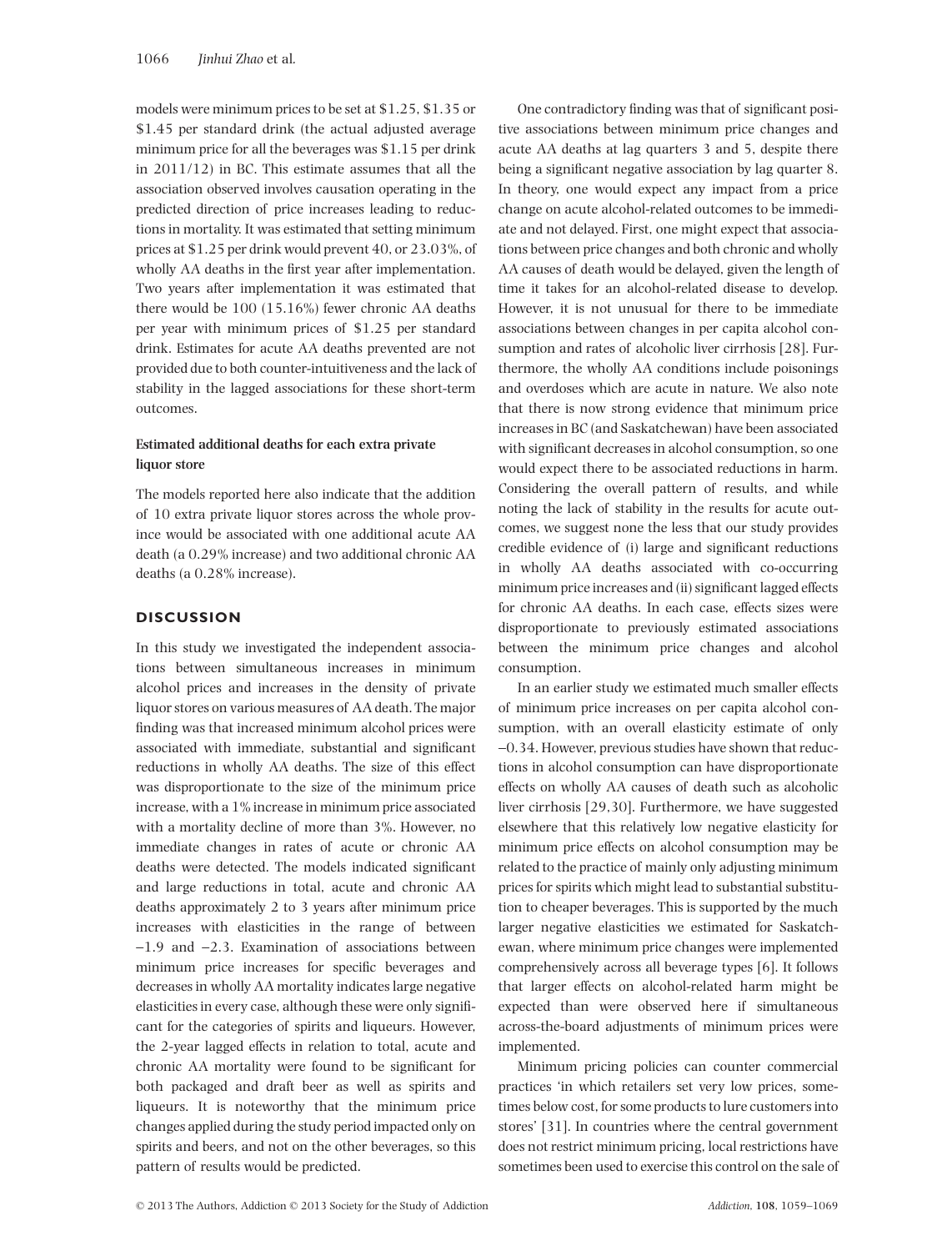very cheap beverages. For example, restrictions on the sale of cheap bulk wines in Australian aboriginal communities have been shown to be associated with reductions in consumption and acute AA hospital admissions [32]. Finnish researchers reported that large reductions in alcohol prices in 2004 were followed by increases in AA mortality of 16% among men and 31% among women [33].

It is likely that increased minimum alcohol prices reduce AA mortality through increasing the retail price of cheaper beverages and thereby reducing the consumption of heavier drinkers who prefer these beverages. Other research has also suggested that impacts on mortality may be delayed by 1 or 2 years after price increases. A recent study conducted in the United Kingdom found a 1 and 2-year lagged effect of alcohol consumption on alcohol-related mortality [34].

The independent association of increased density of private liquor stores with increased AA mortality rates observed in the present study was significant, although relatively small in size. The models estimated that a 10% increase in density of private stores would be associated with an approximately 2% increase in AA deaths. However, these estimates of effect sizes are larger than in our previous study of the effects of increased liquor outlet density due to the partial privatization of the liquor market in BC, which did not adjust simultaneously for minimum price effects [8]. Experience in Canada and other countries indicates that privatizing alcohol sales is likely to increase AA deaths, injuries and social problems through increased alcohol availability and consumption. For example, studies have found lower consumption rates in US states which retain control over sales of spirits/wine and spirits and also a 9.3% lower alcohol-impaired driving death rate under age 21 years [35]. Privatization of alcohol retailing typically involves several significant changes, including increases in the number of outlets where alcohol is sold, longer hours of sale and an enhanced profit-driven interest in the alcohol market [36–38], which leads in turn to increases in alcohol consumption and alcohol-related problems. A study of the impact of privatization of alcohol sales in Alberta found significant increases in suicide mortality rates [39]. These results are also consistent with the larger set of studies identifying negative public health impacts of increased liquor outlet density in mainly privatized markets [40].

A limitation of the present study is that it was not possible to determine which groups in the population are most affected by minimum pricing and outlet density changes. Other studies suggest that through reducing alcohol consumption, minimum pricing could affect drinking behaviours of heavier drinkers who would be more likely to cut back or switch to less expensive products than other consumers and abusive drinking of pricesensitive drinkers [33,41]. However, it is worth noting that the immediate effect of minimum price on wholly AA mortality found in the present study is consistent with a strong and immediate effect on levels of alcohol consumption among hazardous and harmful drinkers [42]. Another limitation is that this was an ecological study in which the data are measures averaged over individuals, and therefore may not reflect individual level associations and may be sensitive to changes in unit aggregation [43]. However, the inherent qualities of the ecological design for epidemiological and policy analysis can be valuable for investigating potential population-wide effects [44,45].

### **CONCLUSION**

The results of the present study, while mixed, are interpreted as indicating public health benefits from minimum alcohol prices. Specifically, increased minimum prices were associated with large and significant associations with reductions in rates of wholly AA deaths up to 12 months after their introduction. Similar negative associations with chronic AA deaths were detected between 2 and 3 years after minimum price increases. However, results for acute AA deaths were not stable, with both significantly positive and negative associations detected between 18 and 27 months post-intervention. Consistent with earlier research, significant (although smaller) associations were detected between increased density of private liquor stores and reductions in all types of AA deaths.

#### **Declarations of interest**

None.

#### **Acknowledgements**

Funding for this research was provided by the Canadian Institutes for Health Research by a means of the operating grant no. 102627, 'Does minimum pricing reduce the burden of injury and illness attributable to alcohol?' (Principle Investigator: Tim Stockwell).

#### **References**

- 1. World Health Organization (WHO). *Global Status Report on Alcohol and Health*. Geneva: WHO Press; 2013. Available at: [http://www.who.int/substance\\_abuse/publications/](http://www.who.int/substance_abuse/publications/global_alcohol_report/msbgsruprofiles.pdf) [global\\_alcohol\\_report/msbgsruprofiles.pdf](http://www.who.int/substance_abuse/publications/global_alcohol_report/msbgsruprofiles.pdf) (accessed 25 February 2013) (Archived by WebCite® at [http://www.](http://www.webcitation.org/6EhSfry54) [webcitation.org/6EhSfry54\)](http://www.webcitation.org/6EhSfry54).
- 2. Rehm J., Samokhvalov A. V., Neuman M. G., Room R., Parry C., Lonnroth K. *et al*. The association between alcohol use, alcohol use disorders and tuberculosis (TB). A systematic review. *BMC Public Health* 2009; **9**: 450–62.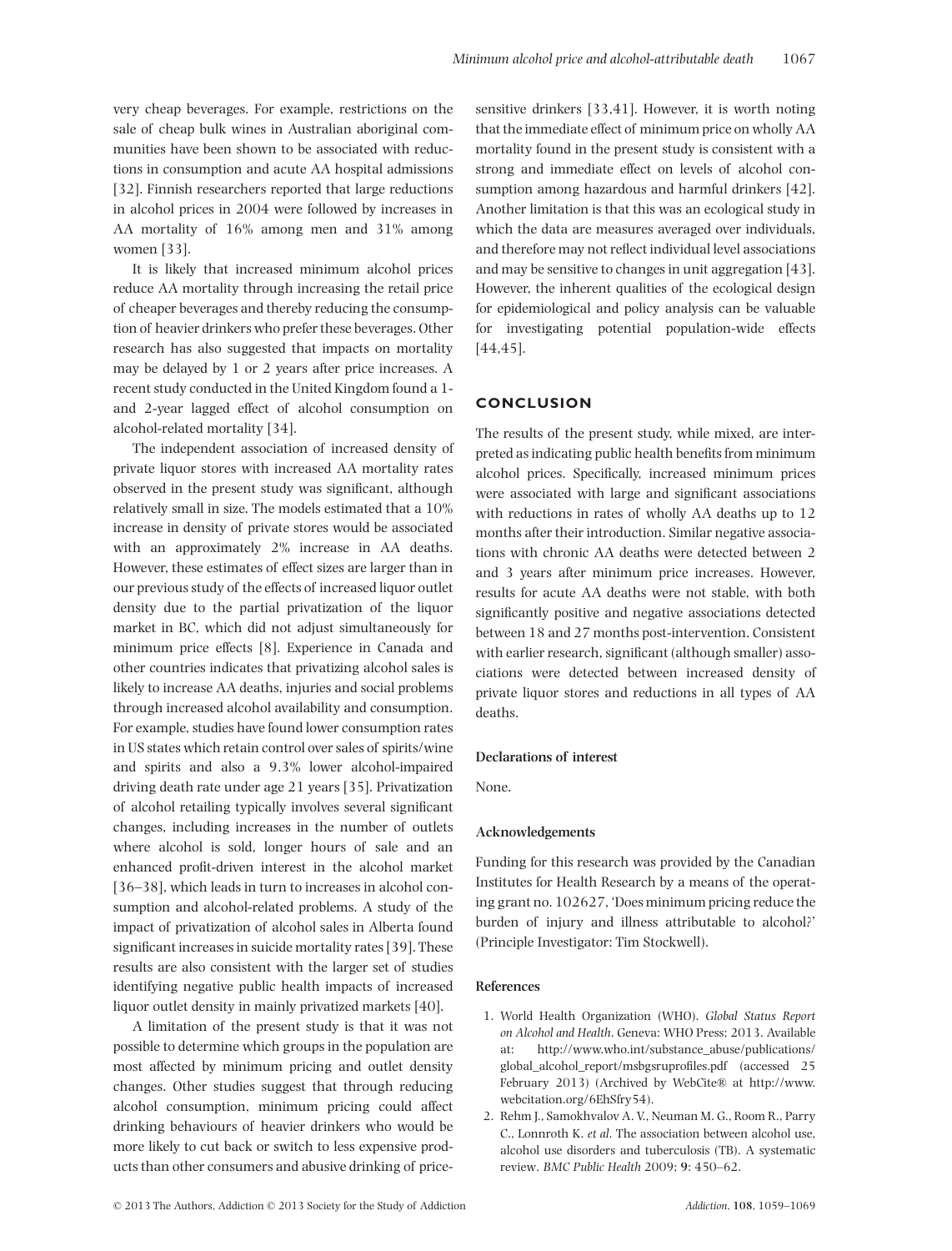- 3. Ludbrook A. Minimum pricing of alcohol. *Health Econ* 2009; **18**: 1357–60.
- 4. Stockwell T., Zhao J., Giesbrecht N., Macdonald S., Thomas G., Wettlaufer A. *The Impact of Raising Minimum Alcohol Prices in Saskatchewan, Canada: Promoting Public Health While Raising Government Revenue?* Victoria: Center for Addictions Research of British Colmbia, University of Victoria; 2012.
- 5. Stockwell T., Auld M. C., Zhao J. H., Martin G. Does minimum pricing reduce alcohol consumption? The experience of a Canadian province. *Addiction* 2012; **107**: 912–20.
- 6. Stockwell T., Zhao J., Giesbrecht N., Macdonald S., Thomas G., Wettlaufer A. The raising of minimum alcohol prices in Saskatchewan, Canada: impacts on consumption and implications for public health. *Am J Public Health* 2012; **102**: e103–10.
- 7. Stockwell T., Zhao J., Macdonald S., Pakula B., Gruenewald P., Holder H. Changes in per capita alcohol sales during the partial privatization of British Columbia's retail alcohol monopoly 2003–2008: a multi-level local area analysis. *Addiction* 2009; **104**: 1827–36.
- 8. Stockwell T., Zhao J. H., Macdonald S., Vallance K., Gruenewald P., Ponicki W. *et al*. Impact on alcohol-related mortality of a rapid rise in the density of private liquor outlets in British Columbia: a local area multi-level analysis. *Addiction* 2011; **106**: 768–76.
- 9. Beck N. Time–series-cross-section data. *Stat Neerl* 2001; **55**: 111–33.
- 10. Centre for Addictions Research of British Columbia (CARBC). *AOD Minitoring Project: Alcohol and Other Drug Use in BC*. Victoria: CARBC; 2013. Available at: [http://carbc.ca/](http://carbc.ca/AODMonitoring.aspx) [AODMonitoring.aspx](http://carbc.ca/AODMonitoring.aspx) (accessed 25 February 2013) (Archived by WebCite® at [http://www.webcitation.org/](http://www.webcitation.org/6EhUEMz0k) [6EhUEMz0k\)](http://www.webcitation.org/6EhUEMz0k).
- 11. Buxton J., Stockwell T. Tracking trends of alcohol, illicit drugs and tobacco use through morbidity data. *Contemp Drug Probl* 2009; **36**: 458–97.
- 12. Lilienfeld D. E., Stolley P. D. *Foundations of Epidemiology*, 3rd edn. Oxford: Oxford University Press; 1994.
- 13. Gruenewald P. J., Ponicki W. R., Mitchell P. R. Suicide rates and alcohol consumption in the United States, 1970–89. *Addiction* 1995; **90**: 1063–75.
- 14. Gruenewald P. J., Ponicki W. R. The relationship of alcohol sales to cirrhosis mortality. *J Stud Alcohol* 1995; **56**: 635– 41.
- 15. Sloan F. A., Reilly B. A., Schenzler C. Effects of prices, civil and criminal sanctions, and law-enforcement on alcoholrelated mortality. *J Stud Alcohol* 1994; **55**: 454–65.
- 16. Holder H. D., Parker R. N. Effect of alcoholism-treatment on cirrhosis mortality—a 20-year multivariate time–series analysis. *Br J Addict* 1992; **87**: 1263–74.
- 17. Statistics Canada. *2006 Census Dictionary*. Ottawa: Statistics Canada; 2007.
- 18. SAS Institute. *SAS/STAT 9.3 User's Guide*. Cary, NC: SAS Institute Inc; 2011.
- 19. Littell R. C., Milliken G. A., Stroup W. W., Wolfinger R. D., Schabenberger O. *SAS for Mixed Models*, 2nd edn. Cary, NC: SAS Institute Inc.; 2006.
- 20. Cody R. P., Smith J. K. *Applied Statistics and the SAS Programming Language*. New York: North-Holland; 1991.
- 21. Hosmer D. W., Lemeshow S. *Applied Logistic Regression*. New York: Wiley; 2000.
- 22. Durbin J., Watson G. S. Testing for serial correlation in least squares regression. II. *Biometrika* 1951; **38**: 159–78.
- 23. White H. A heteroskedasticity–consistent covariance– matrix estimator and a direct test for heteroskedasticity. *Econometrica* 1980; **48**: 817–38.
- 24. Laird N. M., Ware J. H. Random-effects models for longitudinal data. *Biometrics* 1982; **38**: 963–74.
- 25. Anderson D., Sweeney D., Williams T. *Statistics for Business and Economics*, 6th edn. Minneapolis/St. Paul, MN: West Publishing Company; 1996.
- 26. McDowall D., McCleary R., Meidinger E. E., Hay J. R. A. *Interrupted Time Series Analysis*. Beverly Hills, CA and London: Sage Publications; 1976.
- 27. Box G. E. P., Jenkins G. M. *Time Series Analysis: Forecasting and Control*. San Francisco, CA: Holden-Day; 1976.
- 28. Ramstedt M. Per capita alcohol consumption and liver cirrhosis mortality in 14 European countries. *Addiction* 2001; **96**: S19–33.
- 29. Smart R. G., Mann R. Factors in recent reduction in liver cirrhosis deaths. *J Stud Alcohol* 1991; **52**: 232–41.
- 30. Mann R. E., Smart R. G., Anglin L. Reductions in livercirrhosis mortality and morbidity in Canada—demographic differences and possible explanations. *Alcohol Clin Exp Res* 1988; **12**: 290–7.
- 31. Hess J. D., Gerdtner E. Loss leader pricing and rain check policy. *Market Sci* 1987; **6**: 358–74.
- 32. Gray D., Saggers S., Atkinson D., Sputore B., Bourbon D. Beating the grog: an evaluation of the Tennant Creek liquor licensing restrictions. *Aust NZ J Public Health* 2000; **24**: 39–44.
- 33. Herttua K., Makela P., Martikainen P. Changes in alcoholrelated mortality and its socioeconomic differences after a large reduction in alcohol prices: a natural experiment based on register data. *Am J Epidemiol* 2008; **168**: 1110–18.
- 34. Coghhill N., Miller P., Plant M. *Future Proof: CanWe Afford the Cost of Drinking Too Much? Mortality, Morbidity and Drink-Driving in the UK*. London: Alcohol Concern; 2003. Available at: [http://www.alcoholconcern.org.uk/assets/files/](http://www.alcoholconcern.org.uk/assets/files/Publications/Future%20Proof.pdf) [Publications/Future%20Proof.pdf](http://www.alcoholconcern.org.uk/assets/files/Publications/Future%20Proof.pdf) (accessed 25 February 2013) (Archived by WebCite® at [http://www.webcitation.](http://www.webcitation.org/6EhUEMz0k) [org/6EhUEMz0k\)](http://www.webcitation.org/6EhUEMz0k).
- 35. Miller T., Snowden C., Birckmayer J., Hendrie D. Retail alcohol monopolies, underage drinking, and youth impaired driving deaths. *Accident Anal Prev* 2006; **38**: 1162–7.
- 36. Her M., Giesbrecht N., Room R., Rehm J. Privatizing alcohol sales and alcohol consumption: evidence and implications. *Addiction* 1999; **94**: 1125–39.
- 37. Holder H. D., Giesbrecht N., Horverak O., Nordlund S., Norstrom T., Olsson O. *et al*. Potential consequences from possible changes to nordic retail alcohol monopolies resulting from European-Union membership. *Addiction* 1995; **90**: 1603–18.
- 38. Babor T., Caetano R., Casswell S., Edwards G., Giesbrecht N., Hill L. *et al*. *Alcohol: No Ordinary Commodity—Research and Public Policy*. Oxford: Oxford University Press; 2003.
- 39. Zalcman R. F., Mann R. The effects of privatization of alcohol sales in Alberta on suicide mortality rates. *Contemp Drug Probl* 2007; **34**: 589–608.
- 40. Campbell C. A., Hahn R. A., Elder R., Brewer R., Chattopadhyay S., Fielding P.*et al*. The effectiveness of limiting alcohol outlet density as a means of reducing excessive alcohol consumption and alcohol-related harms. *Am J Prev Med* 2009; **37**: 556–69.
- 41. Herttua K., Makela P., Martikainen P. An evaluation of the impact of a large reduction in alcohol prices on alcoholrelated and all-cause mortality: time series analysis of a